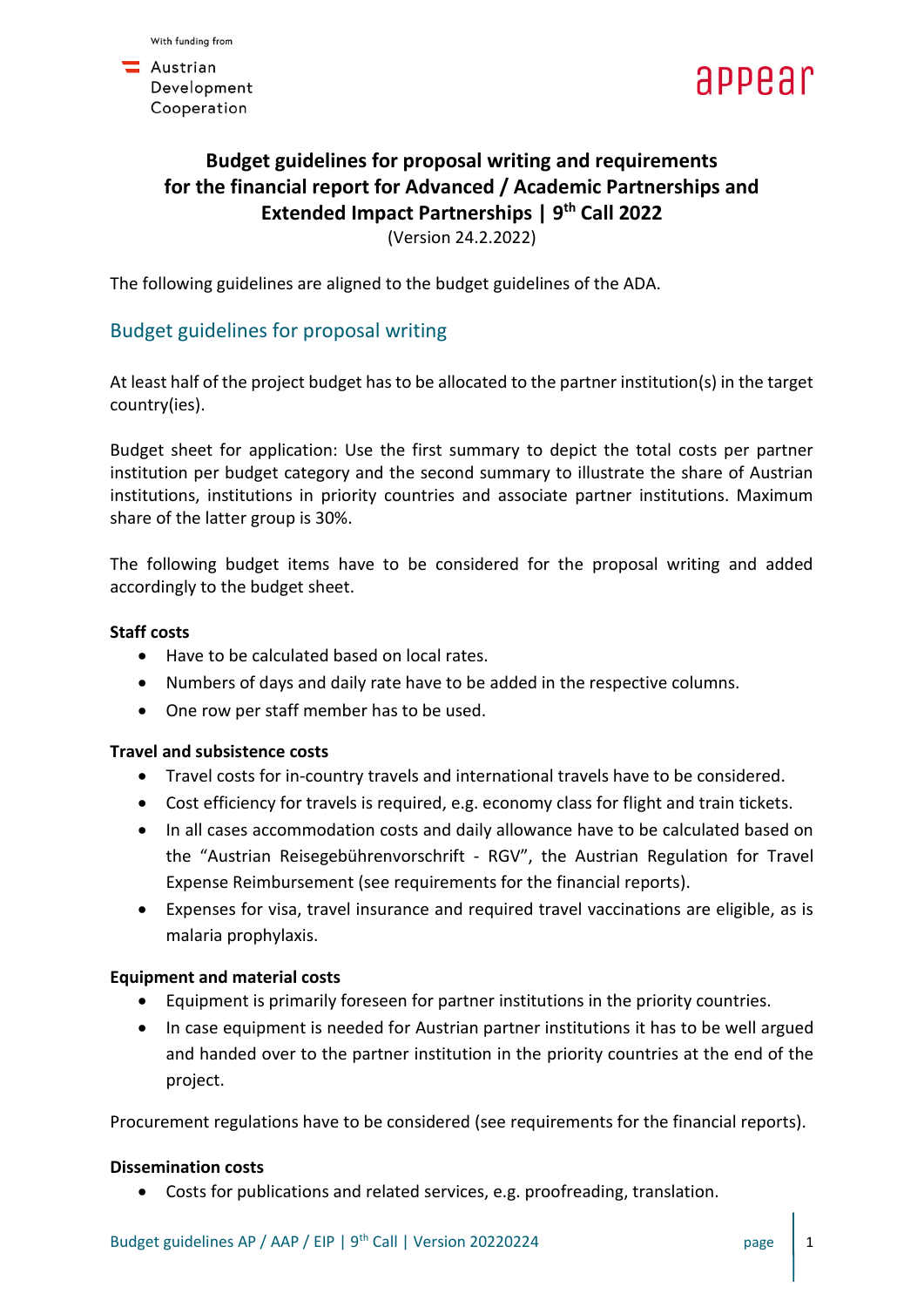#### $\blacksquare$  Austrian Development Cooperation

- Publications are mandatory in Open Access and the respective costs have to be considered.
- Cost for website, e.g. maintenance, development.
- Costs for dissemination events, e.g. venue rent, catering, travel expenses of speakers, invited guests, printing material.

## **Other costs**

- CO<sup>2</sup> compensation costs are required for all flights, domestic and international. Precalculation of  $CO<sub>2</sub>$  costs based on envisaged flights can be calculated on the website of the BOKU university. These costs have to be added to the Austrian partner institution's part (see requirements for the financial reports).
- Bank fees are eligible but have to be budgeted.
- Auditing costs have to be added to the respective institution (annual auditing is required).
- Costs for events such as workshops, trainings, etc. have to be added to other costs with a brief indication of the underlying costs, e.g. costs for venue rent, catering, technical equipment and related services, e.g. external consultant, lecturer.

# **Overhead costs**

- Max. 10% of the total costs can be allocated to overhead costs. The 10% refer to the actual expenses per reporting period, based on the actual and approved expenses, and not to 10% of the instalments transferred to the partner institutions.
- In the budget sheet a second table sheet is included that has to be filled out. Applicants are asked to roughly estimate and present the use of their overhead costs, e.g. general accounting, stationary, use of institutional venues, electricity, communication expenses, etc.

# Guidelines for the Budget and Financial Report for Academic, Advanced Academic and Extended Impact Partnership

The financial report and the final financial report consist of the following documents:

- External audit report(s) (see ToR, template for audit report and engagement letter)
- Confirmation of the financial report (see form)
- Summary of expenses including the financial statement (detailed cost break down) of each institution (in excel)

Information and templates are available on the APPEAR website.

The part of the financial report covering the costs of the Austrian partner institution(s) has to be audited by external auditors based in Austria.

The selection of the external auditor for institutions in partner countries must be agreed in advance with the responsible Coordination Office of the ADC prior to engagement of the auditor. In any event, the auditor in question must be a licensed firm of auditors. In case this is not possible OeAD has to be consulted in advance.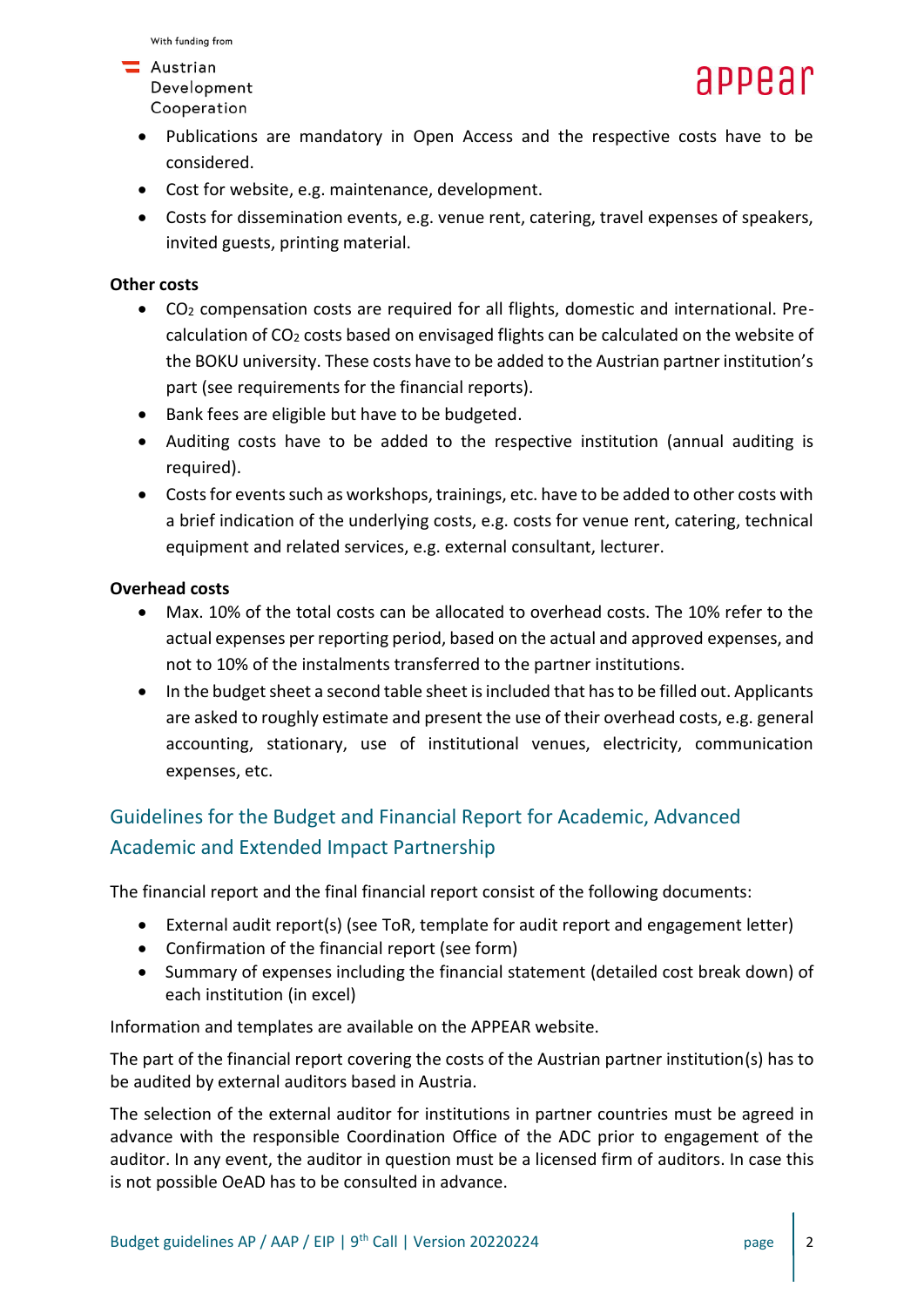



- **1. General requirements for external audit reports – applicable to both, Austrian institutions and institutions in the partner countries**
	- All audit reports have to be audited by external auditors under recognition of the International Standard on Related Services (ISRS) 4400.
	- APPEAR Terms of Reference (ToR) for the external audit report and as the template for the audit report and have to be used by the auditor.
	- The engagement letter (see template) must be signed with the external auditor.
	- Annual financial reports are required. The audit report(s) have to be available two months after the end of the respective reporting phase at the latest and have to be added to the annual /final narrative report.
	- It must be evident from the bookkeeping records and from the audit of the accounts that the expenditures are covered by the revenues and thus be verified that there is no duplicate financing by external funding bodies. The audit report has to depict a clear description of cash flow of the project account, which shall be evidenced in the form of receipts as evidence of currency exchange and bank account statements.
	- If bookkeeping and the audit report are not satisfactory, OeAD may demand presentation of original receipts at any time.
	- Only costs generated during the project period are considered as eligible. Costs incurred before the start and the end of the project not eligible. Only in the last year of implementation audit costs are exceptionally allowed to be paid after the project end but have to be included in the final financial report.
	- Stated liabilities in the audit will not be accepted.
	- The final instalment (5% of the budgeted costs) will only be paid after the approval of the final report. Therefore, it might be necessary for the participating institutions to pre-finance some of the expenses in the final year.
	- In case the entire budget is not used up by the end of the project, the remaining amount has to be refunded to the OeAD.
	- The audit report has to be structured according to the budget categories and the respective budget items within the categories outlined in the budget sheet of the application form (staff costs, travel and subsistence, equipment and material, dissemination, and other costs).
	- A draft of the audit report has to be sent to the APPEAR Office via email. After assessment of the draft, the APPEAR Office will inform the respective institution if a revision is needed. Only after confirmation of the APPEAR Office, the audit report can be finalized.
	- The audit report has to be bound and pages need to be numbered. The audit report with original signatures on every page has to be submitted in hardcopy to the APPEAR Office.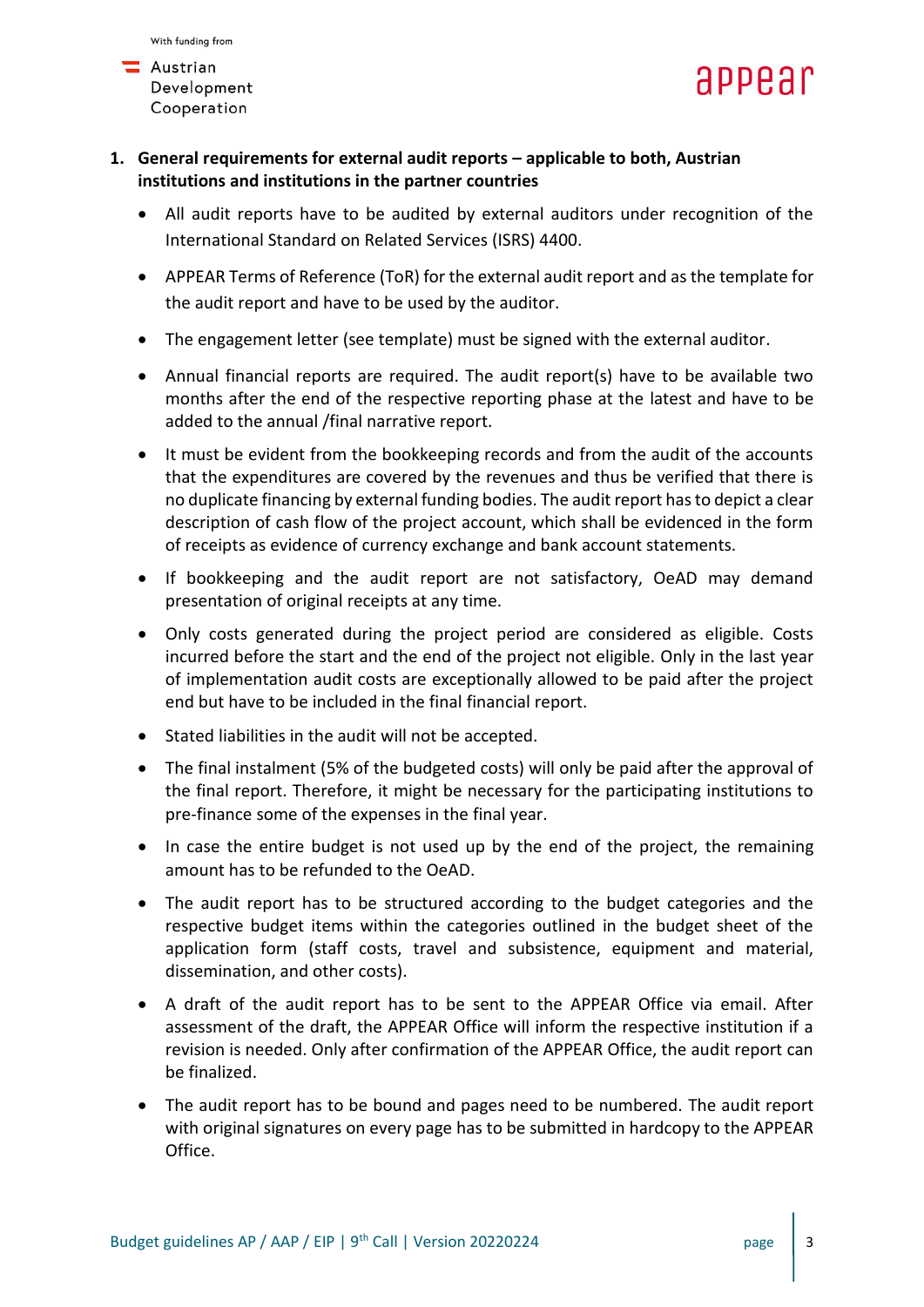**A**ustrian Development Cooperation



**2. General provisions for invoices and documents – applicable to both, Austrian institutions and institutions in the partner countries**

Documents submitted to an external audit firm have to take the following points into account:

- All expenses have to be supported by invoices.
- All invoices have to be issued either in German or in English. If this is not possible a translation of the invoice's content has to be provided.
- An invoice absolutely has to contain the following:
	- Name and address of the issuer of the invoice (bill)
	- Place and date of issue
	- Invoice number
	- Exact specification of the object purchased or of the service
	- Currency, amount, and tax, if any
	- VAT number
	- Balancing endorsement (= endorsement confirming that the bill has been duly paid; this can also be proved by submission of a confirmation of the money transfer / statement of account).
- Foreign currency: You have to show a currency exchange confirmation which presents the exchange rate. This exchange rate (with the date of the currency exchange confirmation or receipt on your bank account) has to be applied to the respective expenses.
	- Eligible receipts for the exchange rate are:
		- Currency exchange receipt
		- Credit card statement
		- Bank statement
	- Online currency converter such as OANDA, EZB, etc. will not be accepted.
	- If such a currency exchange confirmation or bank receipt is missing, the invoice amount shall be converted at the exchange rate defined by the Austrian Ministry of Finance for the respective foreign currency for the month in which the expenditure was made, minus a 25% deduction.
- VAT shall not be covered unless the institution can show that according to national legislation the recovering of VAT is not possible.

## **3. Budget reallocation**

Transfers between the different budget categories are accepted to a maximum of 10% of the amount under the condition that the total budget of the project is not exceeded.

Planned changes in the budget have to be communicated by the project coordinating institution to the APPEAR Office in advance

- If new budget lines are added to the budget, staff changes, etc.
- In case the planned reallocation requires an amount higher than 10%

The project coordinator has to apply officially for a budget reallocation. It is required to send the budget reallocation form and an updated budget (see form on website).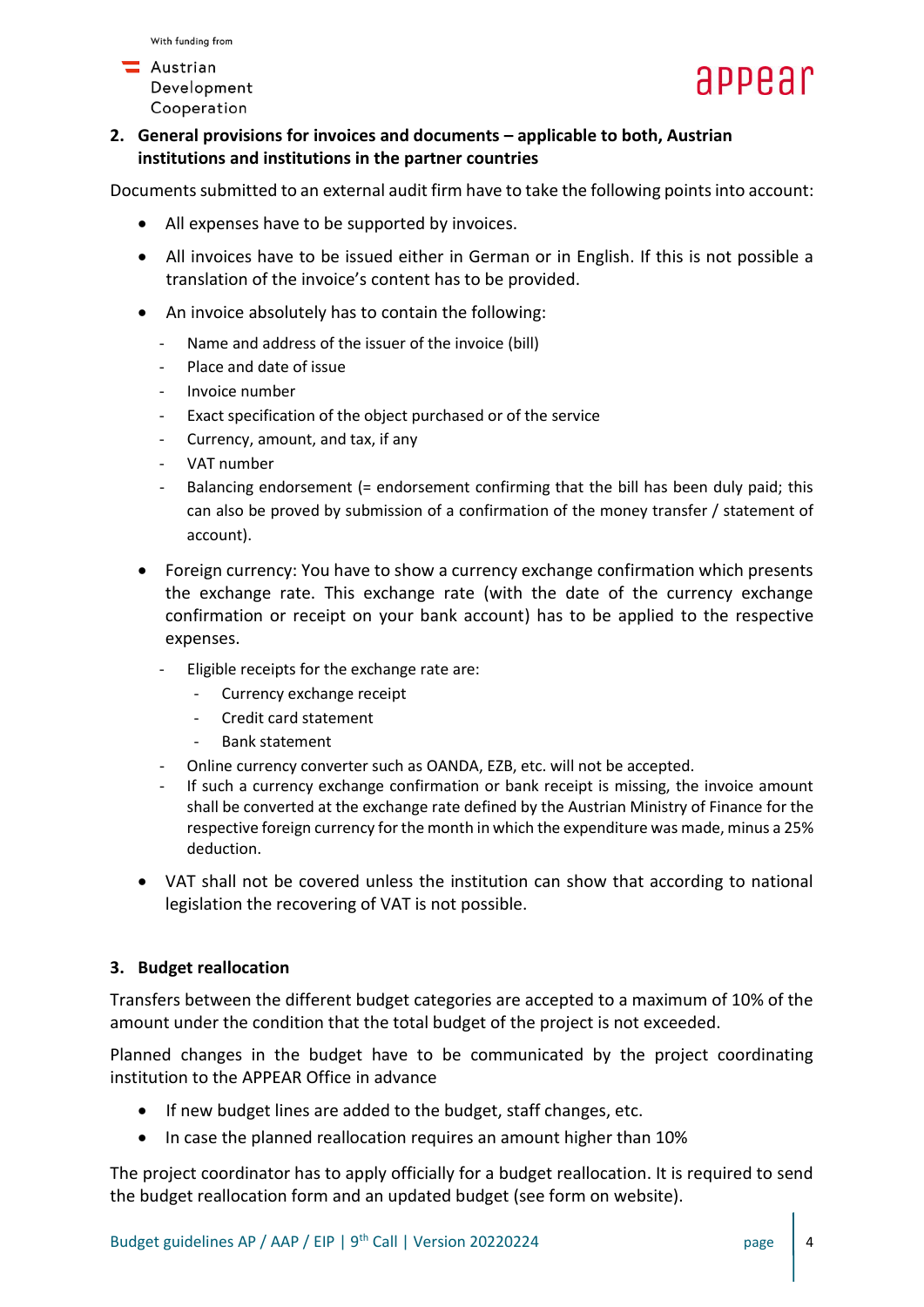



#### **4. Budget categories**

#### 4.1. Staff costs

Staff costs are eligible for performing administrative and academic tasks which are directly necessary to the achievement of the project.

If additional, time-bound and very specific expertise is needed and e.g. experts, facilitators, workshop trainers, consultants, etc. are hired for temporary project-related work they have to be added to either the budget categories dissemination costs or other costs, depending on the nature of the assignment and the categorization in the budget.

Please note the following:

- Staff costs have to be based on local rates.
- Please specify staff cost for each institution and for each staff member in the project separately, based on local and daily rates and the actual working days required for the project.
- If applicable, please include all salary related costs, such as tax, health insurance, employer's share of contribution to taxes.
- In the framework of the annual reports a work verification for each staff member needs to be presented.
- Staff costs need to be presented separately for each staff member in the financial report (including the working days for the specific reporting period, the daily rate for each of the staff members and the function in the project).

Supporting documents which have to be shown:

- Payslips (if available) and work verification for each staff member need to be presented. The work verification needs to be issued separately for each staff member by the responsible institution. It needs to be signed by the representative of the institute and the staff member and has to contain the following information:
	- project number and name
	- name of staff member
	- item/content of work done
	- working days
	- daily rate
	- amount due
	- signature of the staff member and the responsible person at the institution.

A template for the work verification is available on the APPEAR website.

#### 4.2. Travel and subsistence costs

Only staff members of the project are eligible for refund of travel and subsistence costs for project specific travel. In all cases travel and subsistence costs will be calculated based on the guidelines of the 'Austrian Reisegebührenvorschrift (RGV)', the Austrian Regulation for Travel Expense Reimbursement. These can be found on the APPEAR website. The use of the columns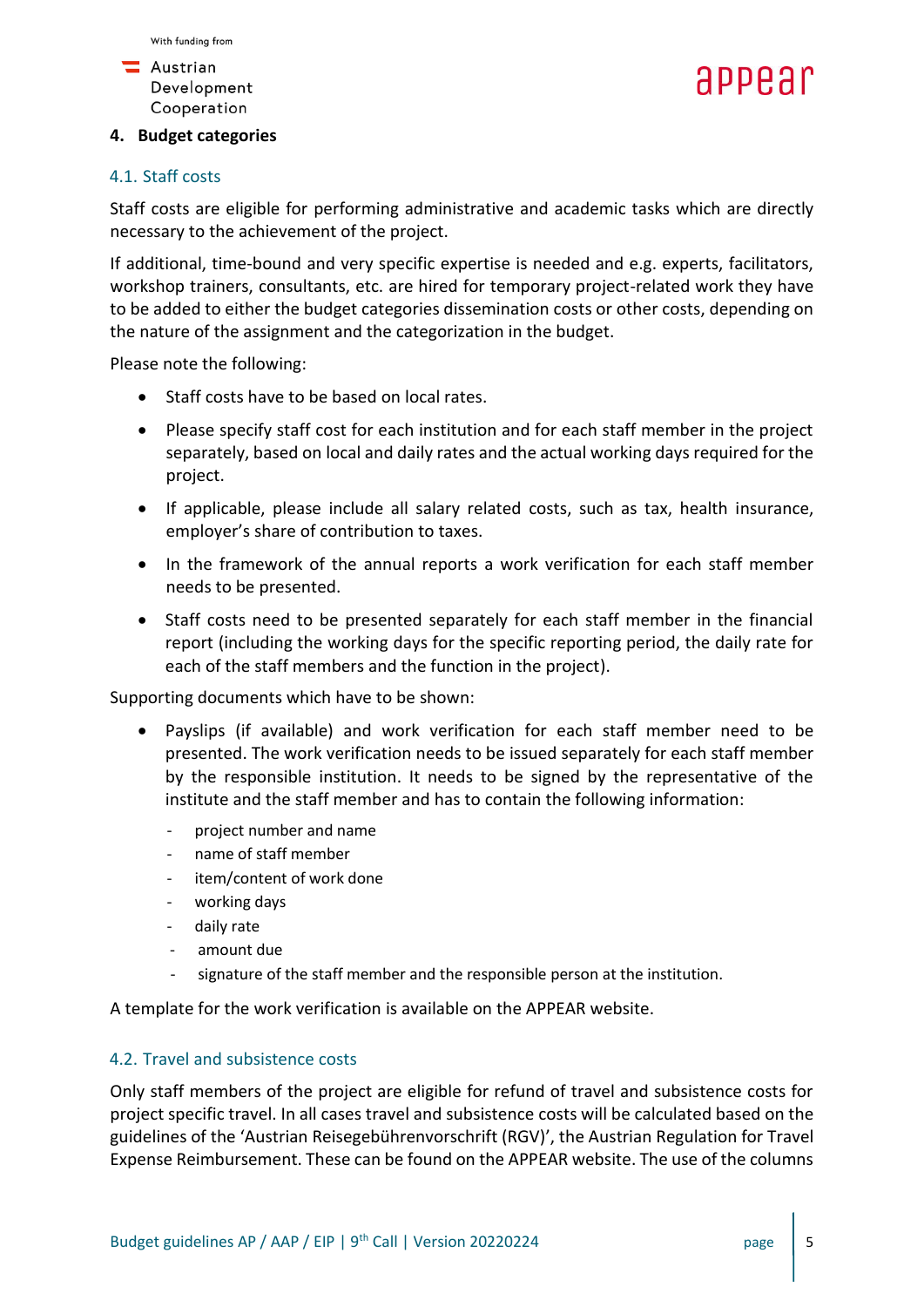

**A**ustrian Development Cooperation

(1, 2a, 2b, 3) depends on how the members of the institutions are categorised but must not exceed category 2b.

Please note the following:

- Travel and subsistence include international and in-country travel costs.
- Cost efficiency for travels is required, e.g. economy class for flight and train tickets.
- Purpose, date / duration of travel and numbers of days need to be presented.
- Costs and number of flights, accommodation, subsistence rates and related travel expenses such as insurance and visa need to be presented have to be specified.
- Daily rates will be reduced by meals. If no daily rates are issued, meals will be refunded up to the amount of the daily rate.
- Expenses for project partners from the target country for travel insurance and visa when travelling to Austria are eligible, and vice versa.
- Expenses for first-aid kit for Austrian project partners may only include travel vaccination and malaria-prophylaxis.
- The use of a taxi instead of public transportation in Austria requires a written explanation.
- In case a motor vehicle is rented a log-book must be kept. This log-book must clearly show, in chronological order, the number of kilometres driven on official business, the date and the purpose of the trip, the kilometre readings at the start and end, the name of the driver as well as the amounts of fuelling.

## 4.2.1. Travel costs of institutions in target countries:

- The financial statement has to include the following information:
	- date
	- duration
	- name of project member
	- destination
	- summary of items, i.e. (flight ticket, visa, hotel for e.g. 5 nights, daily rates for e.g. 7 days)
- When travelling to Austria, daily rates as stated in the RGV have to be applied (see website and FAQ). Local rates as used by the respective institutions in the priority countries for travels to Austria cannot be accepted. For local and international travels the daily rates as stated in the RGV have to be used, up to category 2b.

## 4.2.2. Travel costs of Austrian partner institutions:

Supporting documents which have to be provided:

• Claim form (Dienstreiseabrechnung) for travelling expenses as issued by the higher education institution.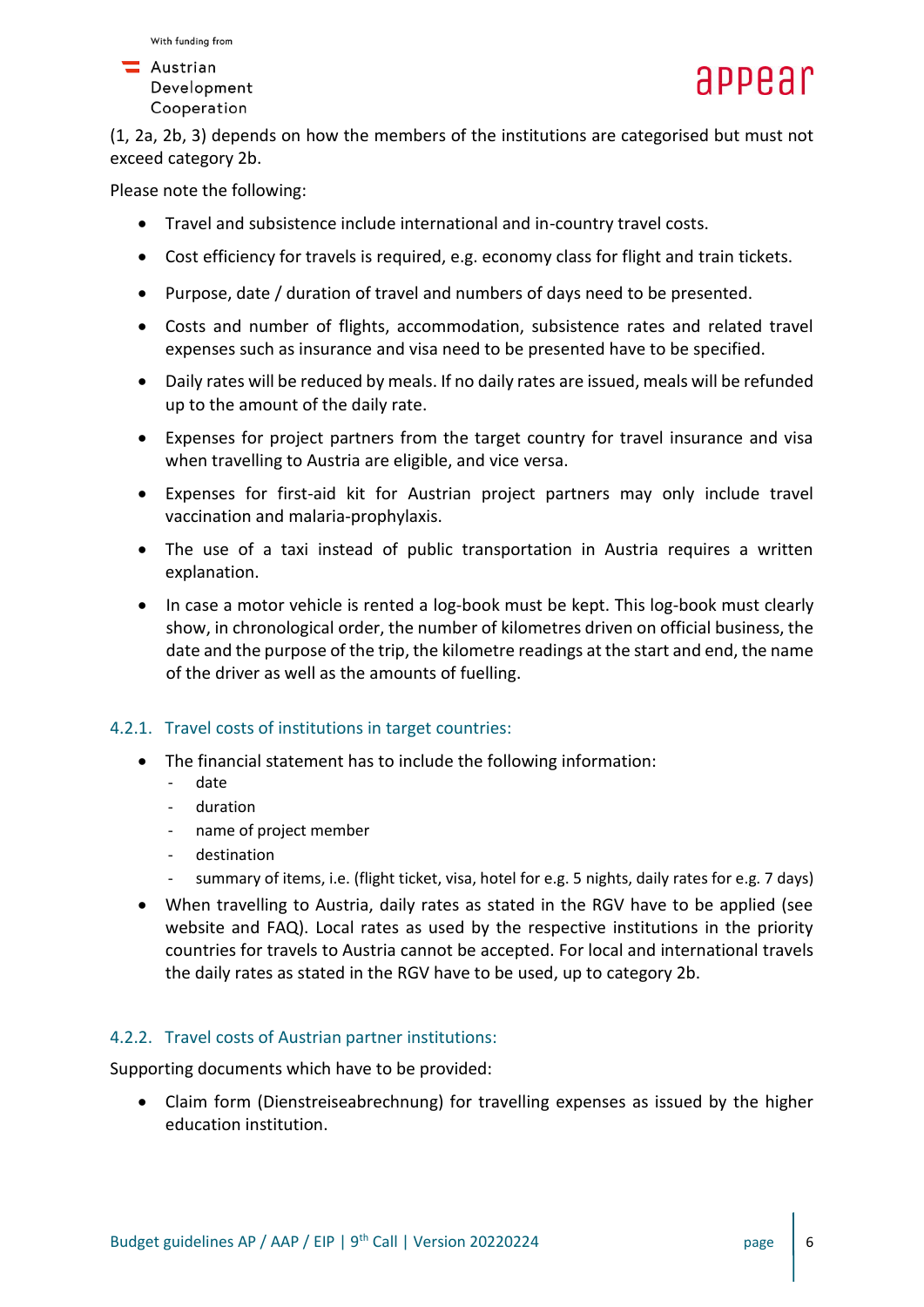

- Austrian Development Cooperation
	- All invoices mentioned in the form for travelling expenses e.g. flight ticket (including boarding passes), or any other ticket of transport (train tickets, vehicle logbook, etc.) and invoice, itinerary
	- Vaccination costs, pharmacy costs for vaccines, malaria prophylaxis, etc.

#### 4.3. Equipment and material costs

Eligible costs are equipment and material expenses, e.g. laboratory equipment and analyses and costs for teaching and educational material for the Non-Austrian partner institutions. Full justification must be given for its purchase and usage during the project period.

If case equipment is required for the Austrian partner institution, then it must be project specific and be handed over to the partner institution in the priority country at the end of the project. Receipt of the equipment has to be confirmed and signed by the coordinator in the priority country, in the framework of the final report.

Supporting documents which have to be shown:

invoices for equipment and material, work contract and fee note for services, competitive bids, documentation of procurement process or services.

Eventual procedures and expenses for customs and tax payment have to be taken into account.

#### 4.4. Dissemination costs

Costs related to printing and publishing (including in electronic form as well as web design and websites), cost for related services (proofreading and translation) and other forms of dissemination of the results (e.g. organisation of local workshops, conferences, dissemination events, etc.).

Costs for Open Access and open data publications have to be included as well in this budget category.

Supporting documents which have to be shown:

• invoices, for events: date, number of participants, headwords for expenses, i.e. venue rent, catering for e.g. 50 participants, printing costs of conference material. In case additional experts and / or staff has been hired their names, role and amount of salary has to be added as well.

#### 4.5. Other costs

This section should only include costs which do not fall into the categories above, such as costs for monitoring, self-evaluation, further events that are not categorized as dissemination events such as project and stakeholder meetings, workshops, trainings, bank charges and the costs for annual audit report.

Supporting documents which have to be shown:

• invoices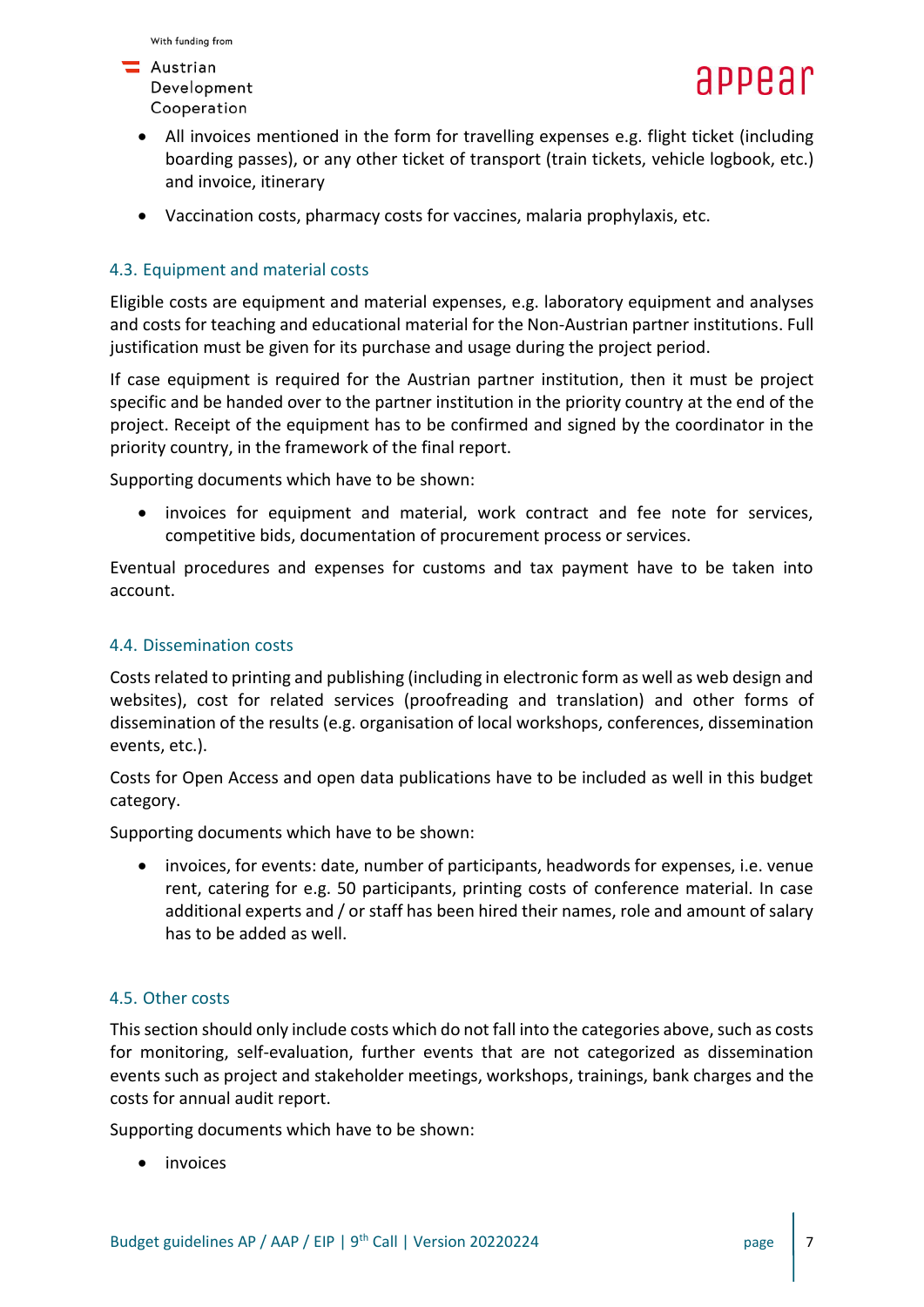



Costs for  $CO<sub>2</sub>$  compensation have to be included in other costs of the Austrian partner institution.

The [carbon offsetting system](https://klimaneutralität.boku.ac.at/en/co2-kompensation/) provided by the University of Natural Resources and Life Sciences, Vienna (BOKU) has to be used. Number of flights (including destinations) will be sent to the BOKU. BOKU calculates emissions and compensation payments and sends invoice to project partners. Compensation payment for all flights, also the ones from partners in the priority country is made through the Austrian partner institution.

Supporting documents which have to be shown:

• Invoices, including project name, period, amount of flights

#### 4.6. Overhead costs

All partner institutions are entitled to overhead costs. Overhead costs are granted for general administration and support costs for internal services of the institutions, directly related to the project. The total expenses for overhead costs may not exceed 10% of the total project costs and are calculated within each reporting period based on the actual and approved expenses of each partner institution. No supporting documentation is required.

#### **5. Procurement of goods and services**

The following procurement regulations apply to the procurement of goods and services. Services include hiring external firms or experts for specific activities, i.e. additional expertise not covered by the participating partner institutions. These might include support for studies, case-studies, elaboration of lectures and teaching material, consultancy, etc.

In case there is only one provider / offer for the specific items or services the project coordinator needs to inform the APPEAR Office in advance, illustrate the situation in written and await official confirmation prior to proceeding with the purchase or contracting the service.

For goods: the recipient shall prepare an inventory list of the goods procured with the grant funds (which are expressly or by their nature designated for the use of the recipient) and whose individual procurement price exceeds 400 euros or any lower amount which may apply under local law in respect of inventory requirements) and shall update the same on an ongoing basis.

#### 5.1. Procurement of goods and services in target countries

Two offers shall be obtained for procurement having a (net) procurement price exceeding 1,000 euros and three offers for procurement values in excess of 7,000 euros. For direct awards above 20,000 euros the following requirements apply: Based on terms of reference, four offers must be obtained. The best bidder shall be identified by an independent evaluation commission applying objective criteria determined in advance. The best bidder shall be legally authorized, reliable and capable to perform the requested services. The entire process of direct awarding, including the selection of the best bidder, must be documented in writing. Where the procurement price exceeds 50,000 euros public invitations to tender must be